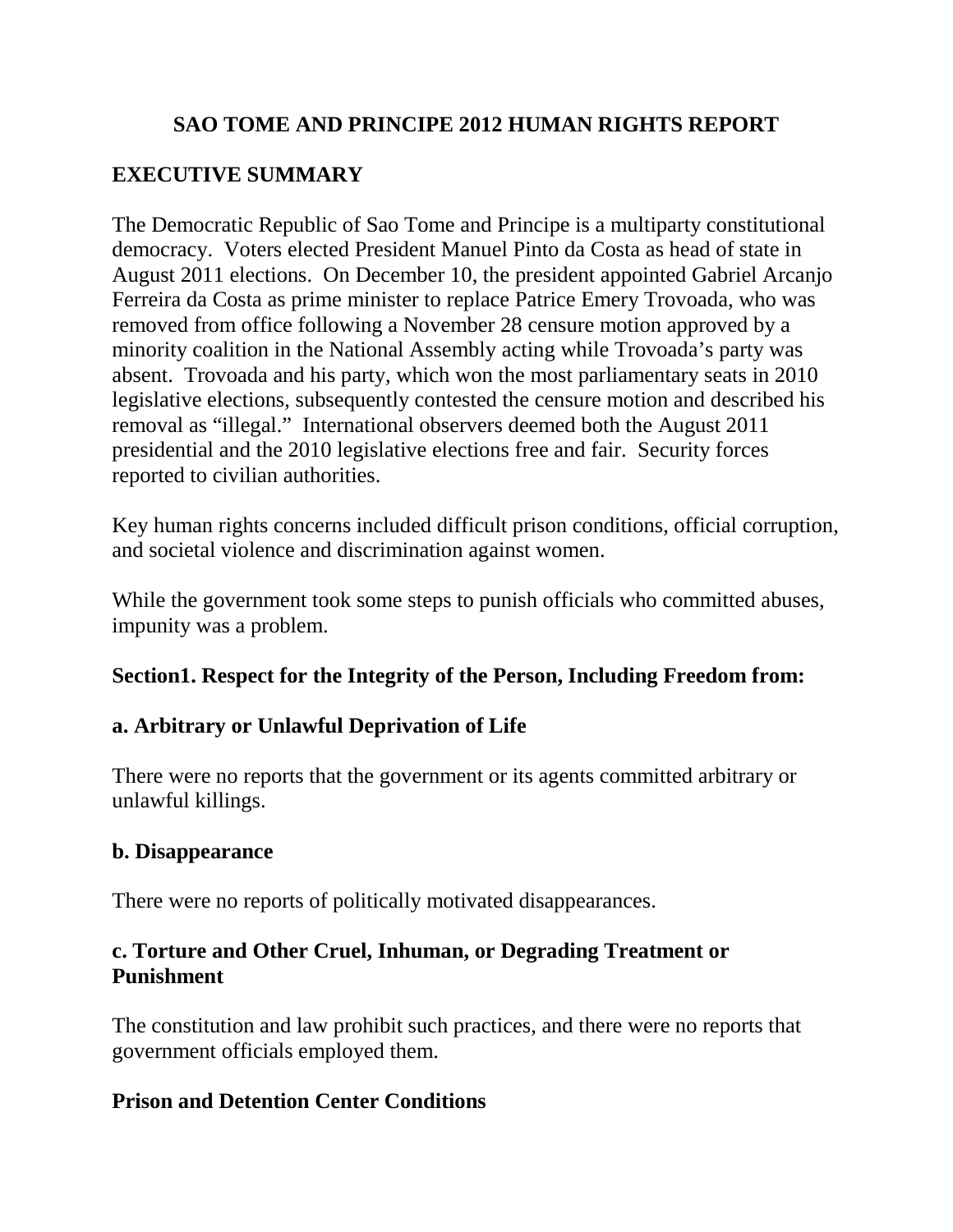Prison conditions were difficult, but not life-threatening.

Physical Conditions: There was one prison and no jails or detention centers. Police stations had a small room or space to incarcerate offenders for brief periods.

There were 217 prison inmates, of whom 51 were pretrial detainees and seven were women. As a result of the closure of half the prison facility due to building deterioration, there was some overcrowding in the prison, which was built to hold 260 prisoners.

Authorities held pretrial and convicted prisoners together.

Medical care was poor, and food often was inadequate. Extremely high temperatures were frequent, and ventilation was insufficient. Prisoners and detainees had reasonable access to potable water.

There were no reports of prison deaths.

Administration: Little information was available on prison recordkeeping. Prisoners had access to visitors on a weekly basis and could observe their religious practices. Authorities permitted prisoners and detainees to submit complaints to judicial authorities without censorship and request investigation of credible allegations of inhumane conditions, although there was no prison ombudsman. Legal representatives from the prosecutor's staff and court personnel were available to address prisoner grievances. There was no provision for authorities to use alternatives to sentencing for nonviolent offenders.

Monitoring: The Ministry of Justice, Government Reform, and Public Administration investigated and monitored prison and detention center conditions.

The government permits human rights monitors to visit the prison, but no monitors, domestic or international, made requests for such visits during the year.

## **d. Arbitrary Arrest or Detention**

The constitution and law prohibit arbitrary arrest and detention, and the government generally observed these prohibitions.

## **Role of the Police and Security Apparatus**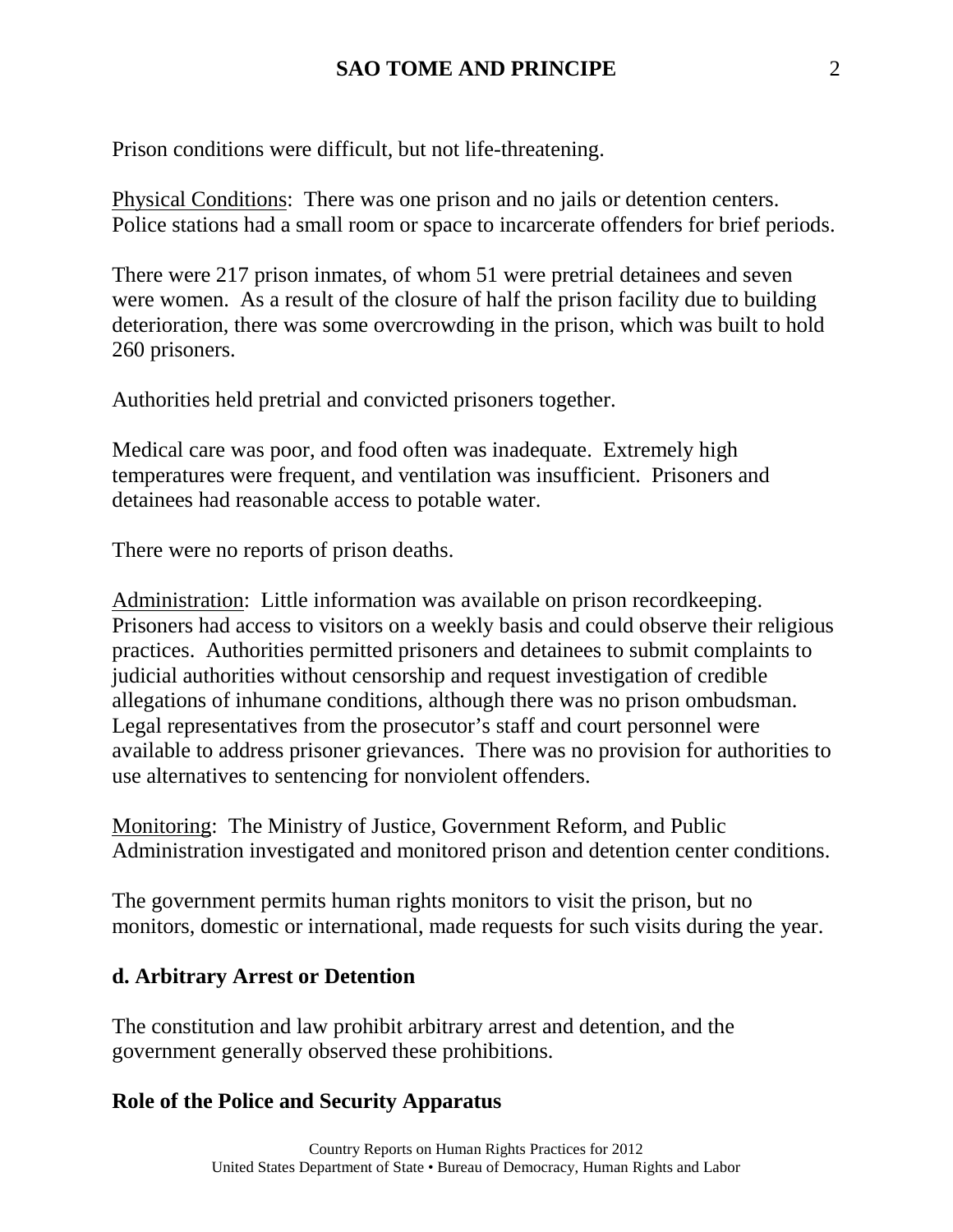In 2010 the government placed the national police and the immigration service under the control of the Ministry of Defense and Internal Affairs. The ministry also supervises and controls the military. Despite increased personnel and training offered throughout the year, police were viewed widely as ineffective and corrupt.

Civilian authorities maintained effective control over the security forces. While the government has mechanisms to investigate and punish abuse and corruption, impunity was a problem. Inadequate resources hampered efforts to reform the Criminal Investigation Police, a separate agency under the Ministry of Justice, Government Reform, and Public Administration.

#### **Arrest Procedures and Treatment While in Detention**

The law requires arrest warrants issued by a judge to apprehend suspects, unless the suspect is caught committing a crime. The law also requires a determination within 48 hours of the legality of a detention, and authorities generally respected this right. Authorities informed detainees promptly of charges against them and allowed them access to family members. Detainees had prompt access to a lawyer and, if indigent, to one provided by the state. There was a functioning bail system.

Pretrial Detention: Lengthy pretrial detention greatly hindered investigations in criminal cases since delays often made it hard to uncover the facts and evidence of a case. Inadequate court facilities and a shortage of trained judges and lawyers contributed to lengthy pretrial detention.

According to the director of the Sao Tome Prison, 25 percent of the country's prisoners were awaiting trial during the year. Authorities held approximately 15 pretrial detainees for more than a year.

Amnesty: On December 28, President Pinto da Costa announced an amnesty for prisoners who had served at least one-fourth of their prison sentence and who had not been found guilty of violent or sexual crimes.

#### **e. Denial of Fair Public Trial**

Although the constitution and law provide for an independent judiciary, at times the judicial system was subject to political influence or manipulation. Judicial salaries remained low, and judges reportedly accepted bribes.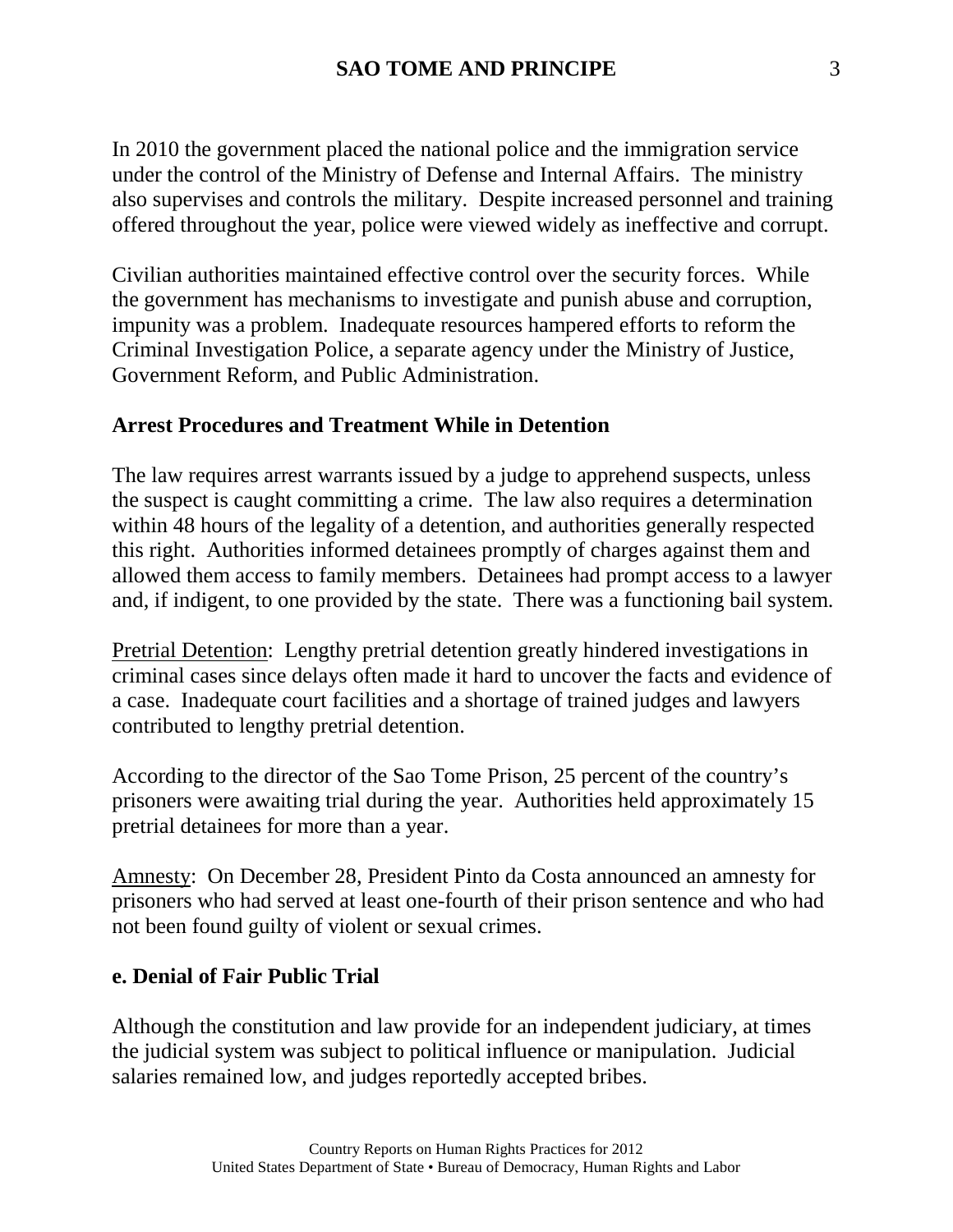#### **Trial Procedures**

The constitution provides for the right to a fair public trial by a judge (juries are not used), the right of appeal, the right to legal representation, and, if a person is indigent, the right to an attorney provided by the state. Defendants are presumed innocent and have the right to confront their accusers, confront witnesses, access government evidence, and present evidence and witnesses on their own behalf. In general, defendants are allowed adequate time and facilities to prepare a defense and are not compelled to testify or confess guilt. Defendants must be informed of the charges against them within 48 hours of arrest.

#### **Political Prisoners and Detainees**

There were no reports of political prisoners or detainees.

#### **Civil Judicial Procedures and Remedies**

The same courts consider both criminal and civil cases, but different procedures are used in civil cases. Plaintiffs may bring lawsuits seeking damages for human rights violations; there are also administrative remedies for alleged wrongs.

#### **f. Arbitrary Interference with Privacy, Family, Home, or Correspondence**

The constitution and law prohibit such actions, and the government generally respected these prohibitions.

#### **Section 2. Respect for Civil Liberties, Including:**

#### **a. Freedom of Speech and Press**

The constitution and law provide for freedom of speech and press, and the government generally respected these rights in practice.

Censorship or Content Restrictions: Journalists occasionally practiced selfcensorship as most media were government owned and operated.

#### **Internet Freedom**

There were no government restrictions on access to the Internet or reports that the government monitored e-mail or Internet chat rooms without judicial oversight.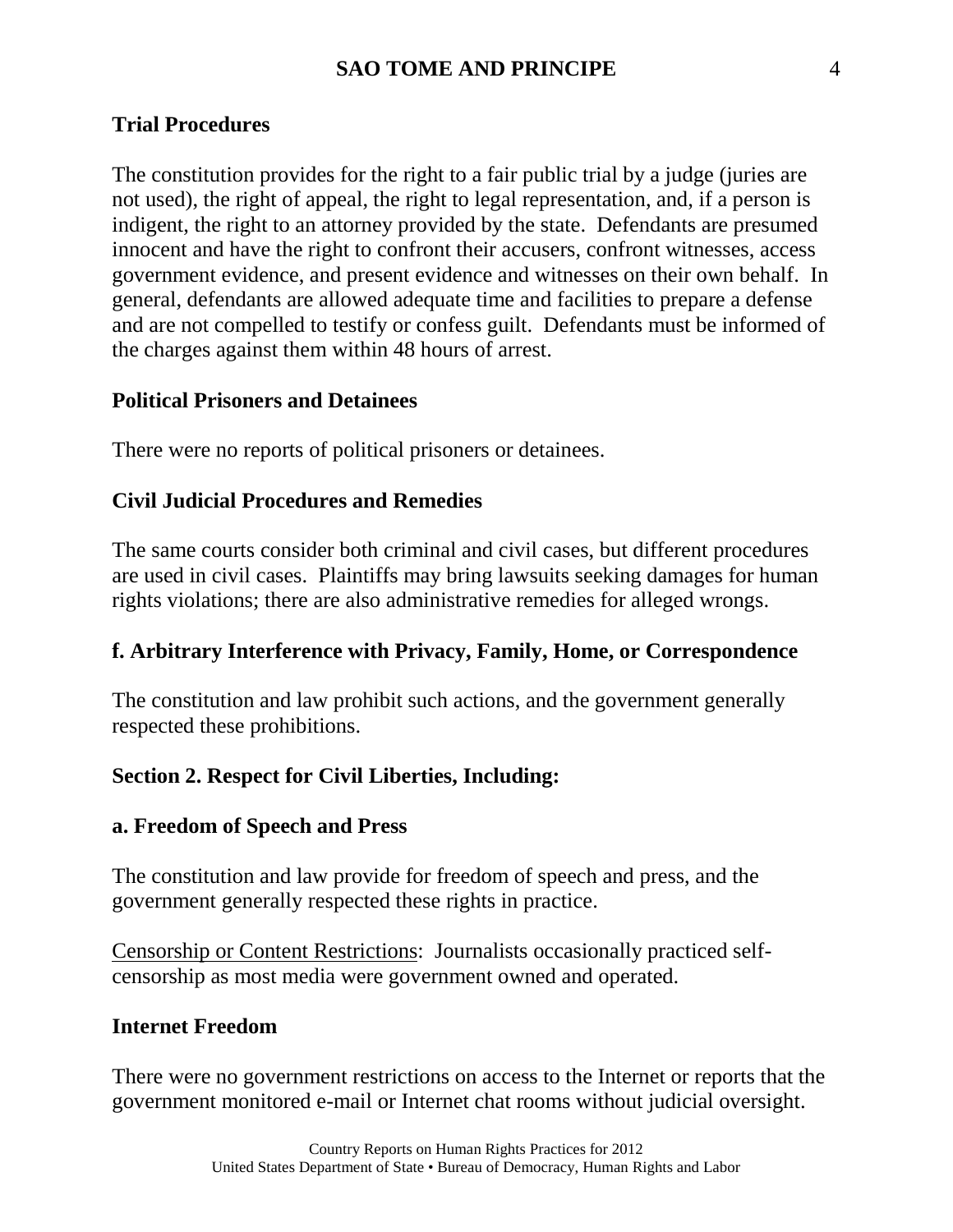#### **SAO TOME AND PRINCIPE** 5

According to the International Telecommunication Union, 20 percent of individuals in the country used the Internet during the year.

#### **Academic Freedom and Cultural Events**

There were no government restrictions on academic freedom or cultural events.

### **b. Freedom of Peaceful Assembly and Association**

The constitution and law provide for freedom of peaceful assembly and association, and the government generally respected these rights in practice.

## **c. Freedom of Religion**

See the Department of State's *International Religious Freedom Report* at [www.state.gov/j/drl/irf/rpt/.](http://www.state.gov/j/drl/irf/rpt/)

## **d. Freedom of Movement, Internally Displaced Persons, Protection of Refugees, and Stateless Persons**

The constitution and law provide for internal movement, foreign travel, emigration, and repatriation, and the government generally respected these rights.

#### **Protection of Refugees**

Access to Asylum: The law does not specifically provide for the granting of asylum or refugee status and the government has not established a system for providing protection to refugees.

## **Section 3. Respect for Political Rights: The Right of Citizens to Change Their Government**

The constitution and law provide citizens the right to change their government peacefully, and citizens exercised this right through periodic and generally free and fair elections based on universal suffrage.

## **Elections and Political Participation**

Recent Elections: On July 7, inconclusive presidential elections forced a runoff election on August 7. As a result of the latter election, citizens selected former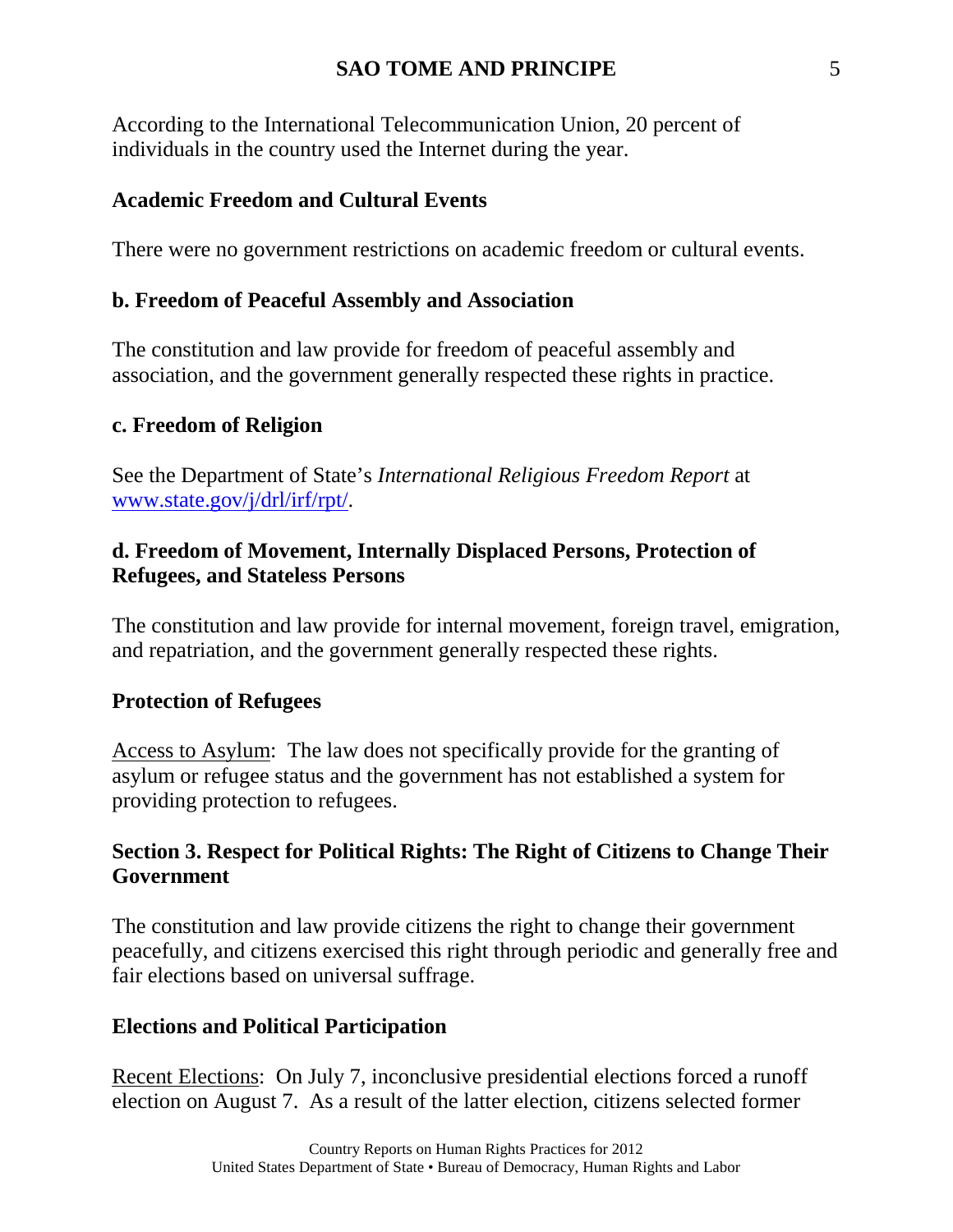president Manuel Pinto da Costa with 52.88 percent of the vote. International observers deemed the elections generally free and fair.

The Independent Democratic Action (ADI) party won 26 of the 55 seats in the National Assembly in the 2010 legislative elections. International observers deemed the election generally free and fair. The ADI subsequently formed a government headed by Prime Minister Trovoada. On December 10, the president appointed Gabriel da Costa prime minister following a parliamentary motion of censure against the Trovoada government. Trovoada claimed the parliamentary action violated procedural rules and was "illegal."

Participation of Women and Minorities: Women held 10 seats in the 55-seat National Assembly, two of 11 cabinet positions, one seat on the five-member Supreme Court, and five of the 12 judgeships on the circuit courts.

### **Section 4. Corruption and Lack of Transparency in Government**

The law provides criminal penalties for official corruption, but the government did not implement the law effectively, and some officials were viewed widely as corrupt. The World Bank's 2011 Worldwide Governance Indicators reflected that corruption was a problem. The police were viewed as ineffective and corrupt.

The law does not require public officials to disclose their assets or income, but such disclosures are permitted, and the audit court reviews and makes them public. However, public disclosure of these financial statements rarely occurred.

While laws do not provide for public access to government information, there were no reports that the government restricted access to information by citizens or noncitizens, including foreign media.

### **Section 5. Governmental Attitude Regarding International and Nongovernmental Investigation of Alleged Violations of Human Rights**

A small number of domestic human rights groups generally operated without government restriction, investigating and publishing their findings on human rights cases. Government officials were cooperative and responsive to their views.

#### **Section 6. Discrimination, Societal Abuses, and Trafficking in Persons**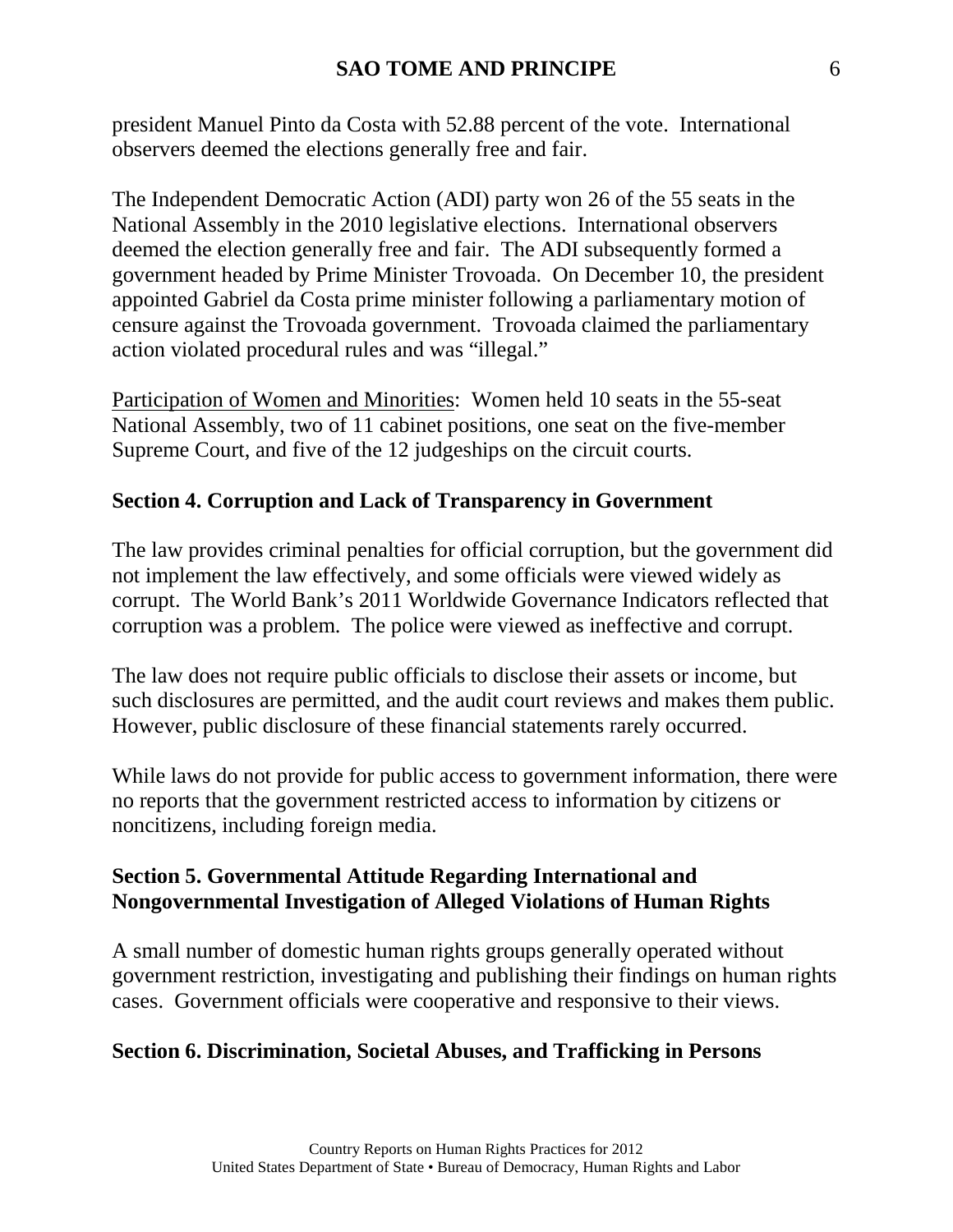The constitution prohibits discrimination based on race, gender, disability, language, sexual orientation, gender identity, or social status, but the government did not effectively enforce the law.

## **Women**

Rape and Domestic Violence: Rape, including spousal rape, is illegal and punishable by two to 12 years' imprisonment. The prosecution of rape occurred most often in cases where there was evidence of violent assault or the victim was a minor. However, no statistics on prosecutions were available. A government family planning clinic and nongovernmental organizations (NGOs) sought to combat rape by raising awareness of the problem.

Widespread reports of domestic violence continued. Although women have the right to legal recourse in cases of domestic violence, including against spouses, many were reluctant to bring legal action because of the cost and a general lack of faith in the legal system to address their concerns effectively. Women often were ignorant of their legal rights. Some observers claimed that women were inhibited from taking domestic disputes outside the family because of tradition and custom. The law prescribes penalties for domestic violence. If the victim misses fewer than 10 days of work, the penalty for assault is six months in prison. If the victim misses 10 to 20 workdays, the penalty is one year, and so forth. The law was strictly enforced, but there was no data on the number of prosecutions or convictions for domestic violence.

The Office of Women's Affairs and UNICEF maintained a counseling center with a hotline. The hotline did not receive many calls, but the counseling center received numerous walk-ins.

Sexual Harassment: The new penal code, effective since August, prohibits sexual harassment, which reportedly remained a problem. No data were available on its extent.

Reproductive Rights: The government recognized the right of couples and individuals to decide freely and responsibly the number, spacing, and timing of their children. Health clinics and local NGOs operated freely in disseminating information on family planning under the guidance of the Ministry of Health. There were no restrictions on the right to access contraceptives, but they were not widely used. NGOs and the Ministry of Health had insufficient supplies of contraceptives, leading to a decrease in availability and use. According to the UN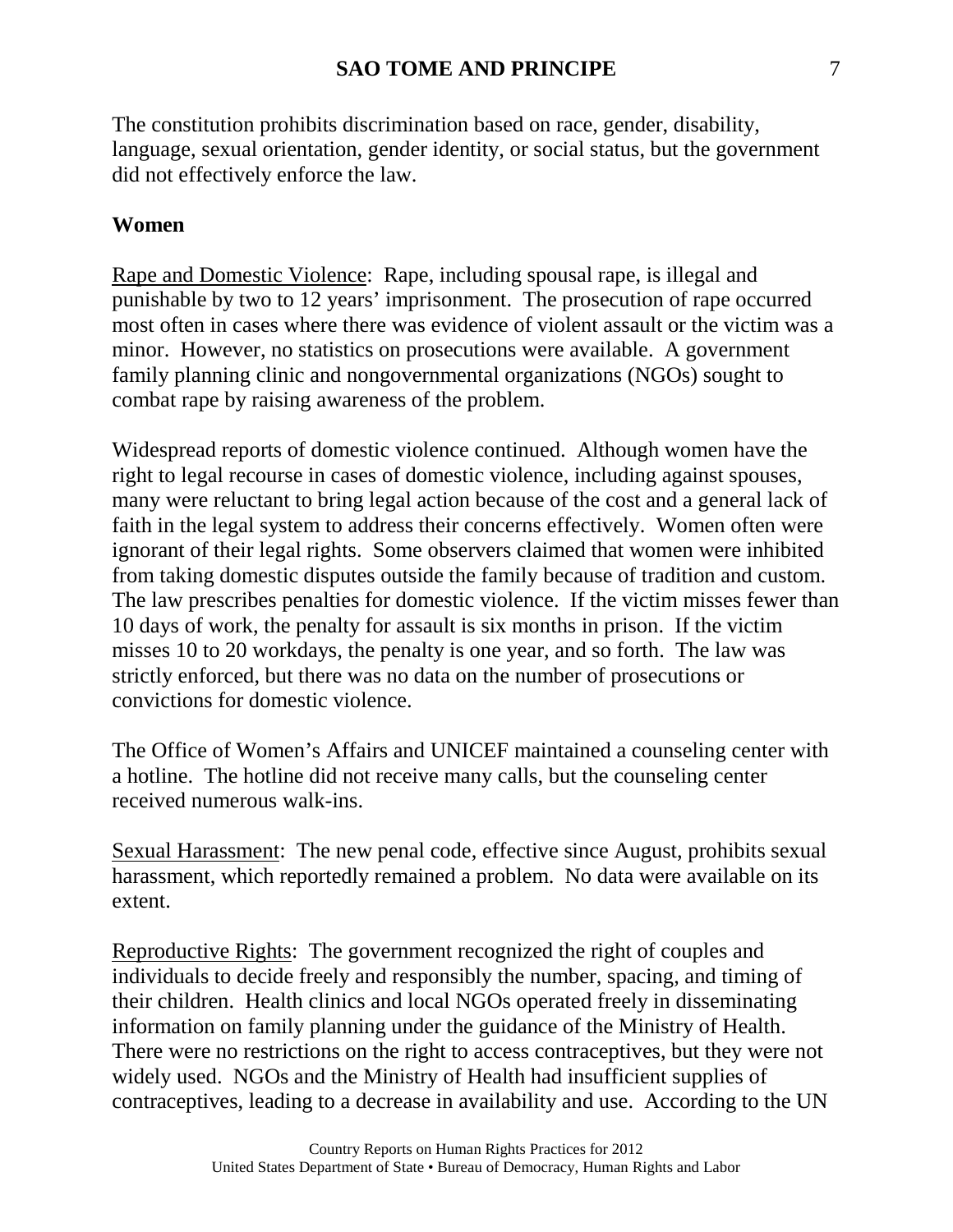Population Fund (UNFPA), 33 percent of women ages 15-49 used a modern method of contraception. The UNFPA estimated the maternal mortality ratio to be 70 per 100,000 live births in 2010. The government provided free childbirth services, but the lack of doctors obliged many women, especially in rural areas, to rely on nurses or midwives during childbirth, unless the mother or child suffered more serious health complications. Pre- and post-natal care outside the family was provided only in the government clinic. The UNFPA estimated that skilled health personnel attended 81 percent of births.

Discrimination: The constitution stipulates that women and men have equal political, economic, and social rights. However, women experienced some economic discrimination. The federal government was the largest employer, and there were reports that women were often forced to retire at age 57 despite a 1997 law that women can request permission to retire at age 57 and men at age 62. However, women were often terminated from government employment upon their 57th birthday without warning. Reportedly, women did not protest even though they were aware that the practice was illegal. While many women had access to opportunities in education, business, and government, women in general continued to encounter significant societal discrimination. Traditional beliefs left women with most child-rearing responsibilities and with less access to education or opportunity to enter a profession. A high teenage pregnancy rate further reduced economic opportunities for women. The Gender Equality Institute within the Office of Women's Affairs held numerous seminars and workshops to raise awareness of discrimination against women.

#### **Children**

Birth Registration: Citizenship is acquired either through parents or by being born within the country. Either parent, if a citizen, can confer citizenship on a child born outside the country. The law requires all children born in the country to be registered in the hospital where they are born. If not born in a hospital, the child must be registered at the nearest precinct office. Failure to register a birth can be penalized by a fine. According to UNICEF, approximately 75 percent of children less than five years old had their births registered during a survey conducted between 2000 and 2010.

Child Abuse: Mistreatment of children was not widespread; however, there were few protections for orphans and abandoned children.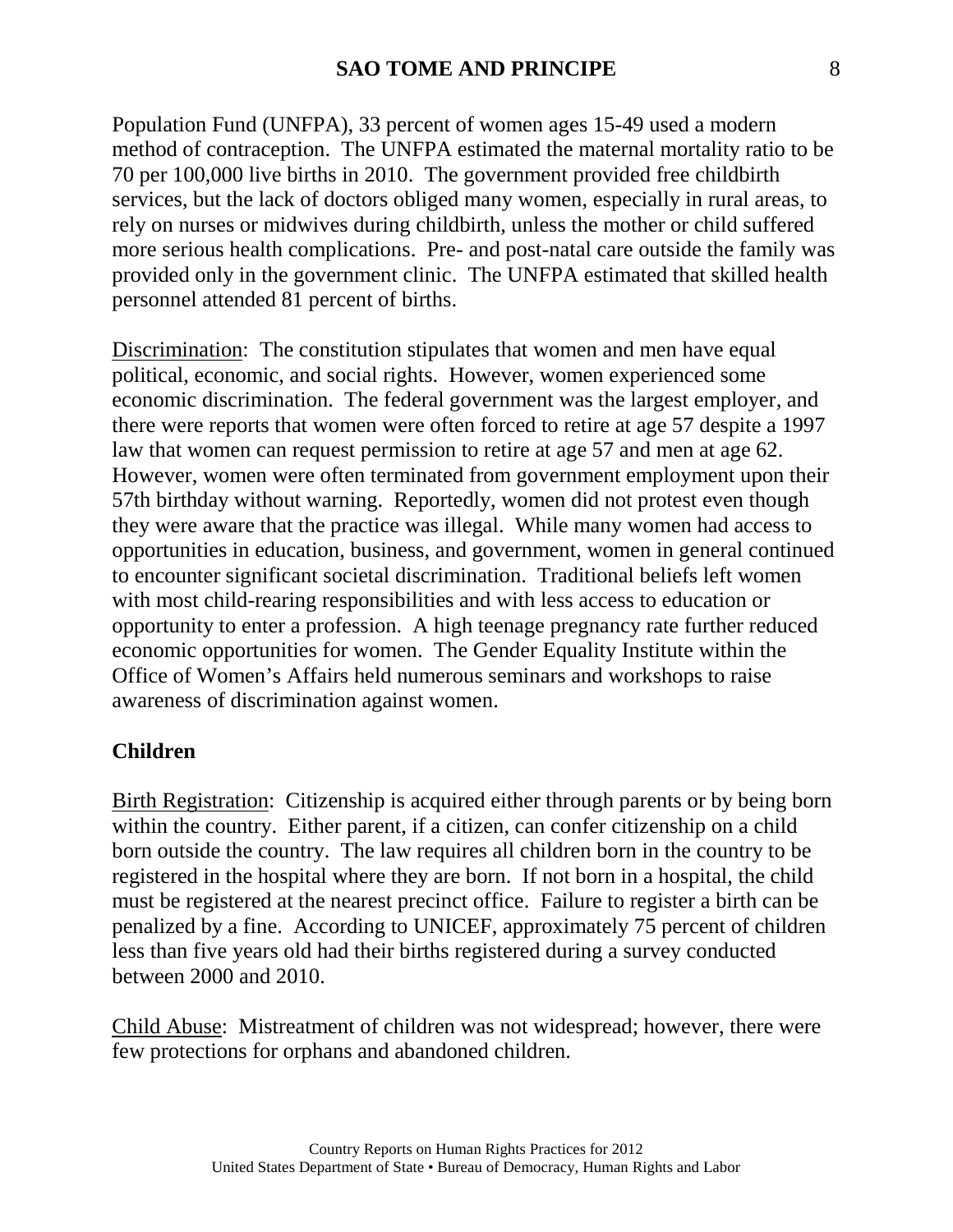Child Marriage: The legal minimum age of marriage without parental consent is 18. According to UNICEF, approximately 5 percent of women 20-24 years old were married before age 15, and 34 percent of women ages 20-24 were married before age 18.

Sexual Exploitation of Children: There were no reports of children engaged in prostitution. The penal code prohibits statutory rape and child pornography. In conjunction with the penal code, the government uses laws such as kidnapping or unlawful forced labor to address instances of sexual exploitation of children.

Displaced Children: The Ministry of Health and Social Affairs operated a social services program that placed street children in three centers where they attended classes and received training. Conditions at the centers were generally good; however, because of overcrowding, authorities returned some children to their families to sleep at night, and a few of these children ran away.

International Child Abductions: The country is not a party to the 1980 Hague Convention on the Civil Aspects of International Child Abduction.

## **Anti-Semitism**

There is no known Jewish community, and there were no reports of anti-Semitic acts.

## **Trafficking in Persons**

During the year there were no confirmed reports that persons were trafficked to, from, or within the country.

#### **Persons with Disabilities**

The law does not prohibit discrimination against persons with physical, sensory, mental, or intellectual disabilities. Nevertheless, there were no reports of discrimination against such persons. The law does not mandate access to buildings, transportation, or services for persons with disabilities. Children with disabilities attended school and did so without fear of abuse.

## **Societal Abuses, Discrimination, and Acts of Violence Based on Sexual Orientation and Gender Identity**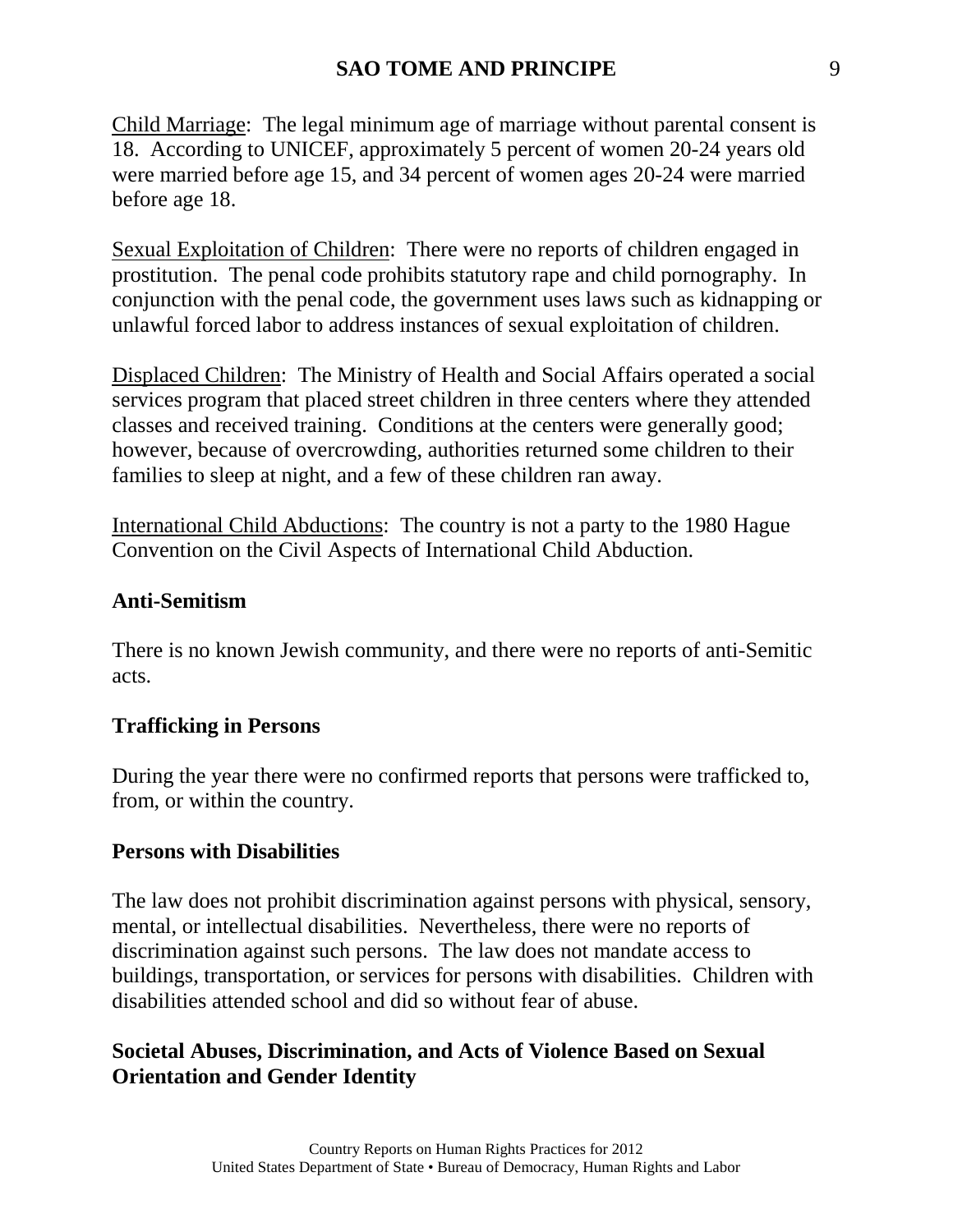The law does not criminalize consensual same-sex sexual activity, but there were occasional reports of societal discrimination, primarily rejection by family and friends, based on sexual orientation. While there were no official impediments, lesbian, gay, bisexual and transgender organizations did not exist.

## **Other Societal Violence or Discrimination**

Communities and families often rejected and shunned persons with HIV/AIDS, although there were no reports of official discrimination due to HIV/AIDS status. There were a number of government-sponsored workshops and awareness campaigns to reduce societal discrimination. The government provided free HIV/AIDS testing and distributed antiretroviral drugs to all recognized patients.

#### **Section7. Worker Rights**

### **a. Freedom of Association and the Right to Collective Bargaining**

The law protects the right of workers to form and join independent unions, conduct legal strikes, and bargain collectively. The law does not prohibit antiunion discrimination. While the law provides for the freedom to strike, including by government employees and other essential workers, this right is strictly regulated. The provisions regulating strikes require that a majority is needed to call a strike, and replacement workers can be hired without consultation with the trade unions to perform essential services in the event the enterprise is threatened by a strike. Under the provision concerning "minimum services," in the event of disagreement in determining such services, the matter is to be determined by the employer (instead of an independent body). The law also requires compulsory arbitration for services, including postal, banking, and loan services. The law does not prohibit retaliation against strikers.

The government effectively enforced the laws, and workers generally exercised these rights. The law provides for the right to strike, but no strikes occurred during the year. Worker organizations were generally independent of government and political parties.

Workers' collective bargaining rights remained relatively weak due to the government's role as the principal employer in the formal wage sector and key interlocutor for organized labor on all matters, including wages. The two labor unions -- UGT and ONSTP -- negotiated with the government throughout the year for a wage increase and for the establishment of a national minimum wage.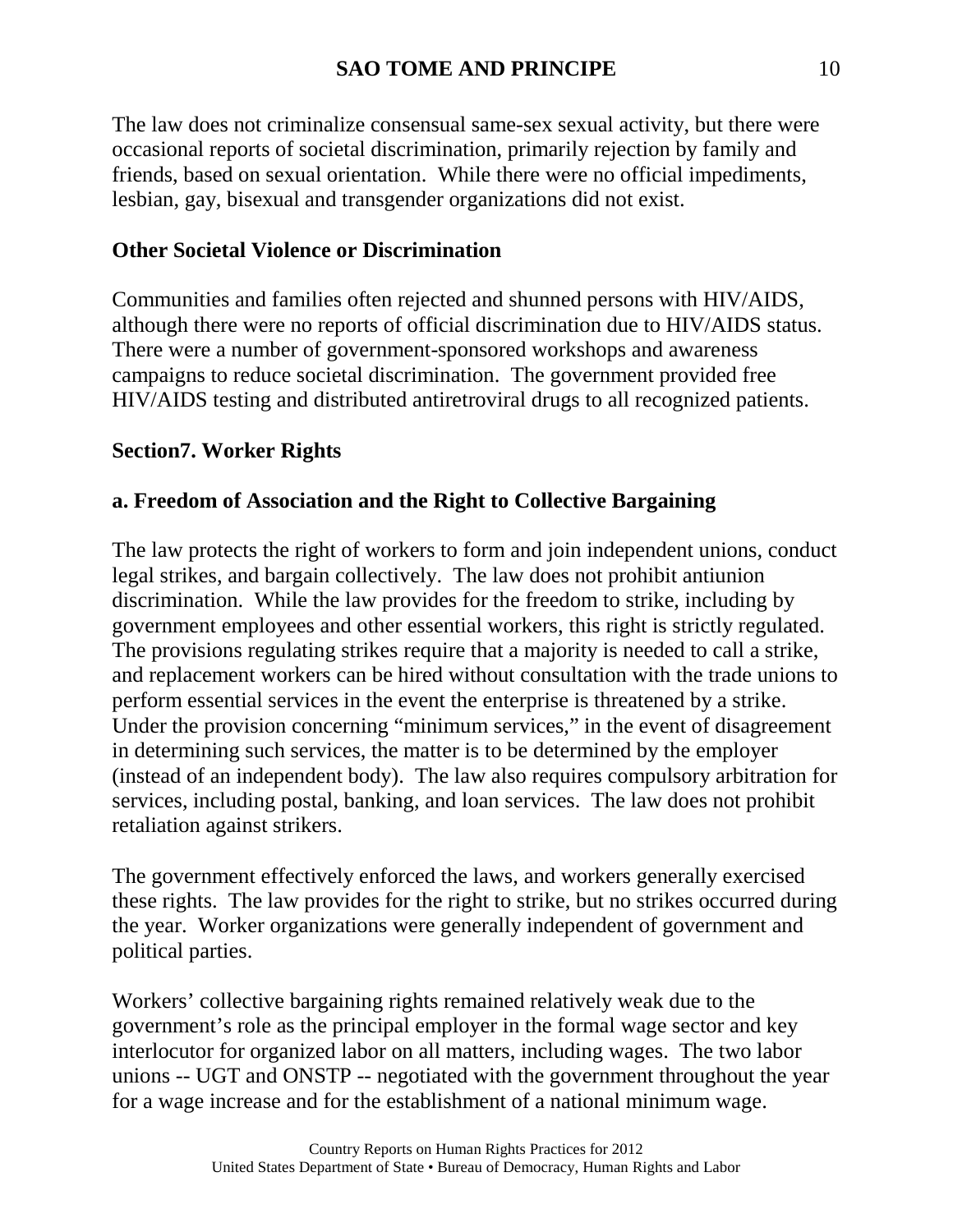# **b. Prohibition of Forced or Compulsory Labor**

The law prohibits all forms of forced or compulsory labor, including by children. There were no reports or evidence that such practices occurred.

# **c. Prohibition of Child Labor and Minimum Age for Employment**

There are laws to protect children from exploitation in the formal sector workplace. The law sets the minimum age for nonhazardous work at 14 years and for hazardous work at 18 years, although hazardous work is not defined. The law prohibits minors from working more than seven hours a day and 35 hours a week. The law states that employers of underage workers can be fined. The Ministry of Health and Social Affairs is responsible for enforcing child labor laws. The laws were effectively enforced.

A media campaign aimed at preventing child labor continued during the year. The Community of Portuguese Language Countries held a conference in Sao Tome December 3-6 to raise awareness of child labor. The International Labor Organization and the Brazilian Embassy sponsored the conference.

The Ministry of Education mandated compulsory school attendance through the sixth grade, and the government granted some assistance to several low-income families to keep their children in school. The Department of Labor (within the Ministry of Health and Social Affairs) utilized teams of labor inspectors to inspect work sites.

Employers in the formal wage sector generally respected the legally mandated minimum employment age of 18. Children worked in informal commerce, including street work and begging. Children also reportedly performed light work in agriculture and domestic service.

Also see the Department of Labor's *Findings on the Worst Forms of Child Labor* at [www.dol.gov/ilab/programs/ocft/tda.htm.](http://www.dol.gov/ilab/programs/ocft/tda.htm)

# **d. Acceptable Conditions of Work**

There is no national minimum wage. The legal minimum wage for civil servants was 750,000 dobras (\$40) per month. The legal workweek is 40 hours, with 48 consecutive hours mandated for rest. However, shopkeepers could work 48 hours